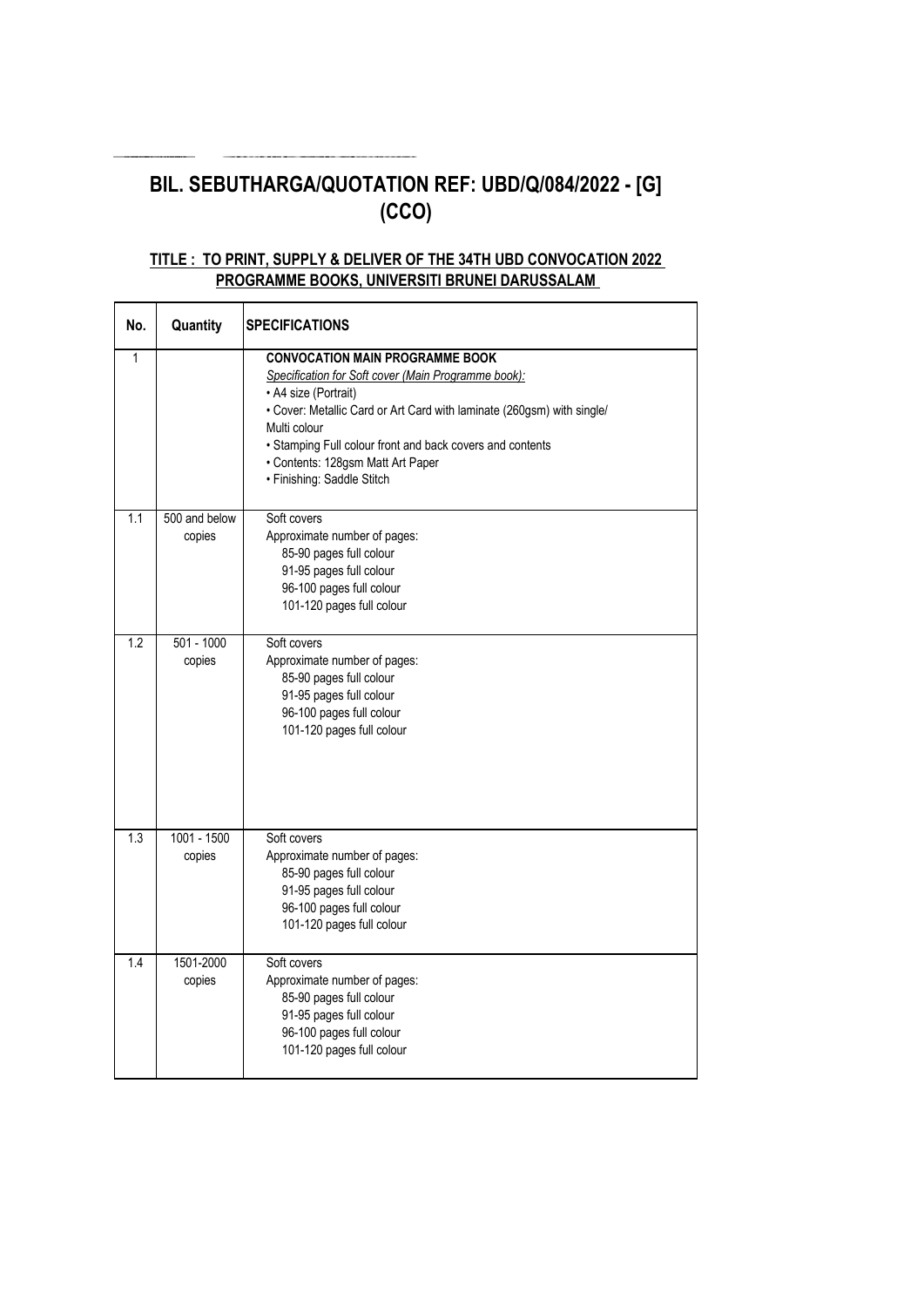# **BIL. SEBUTHARGA/QUOTATION REF: UBD/Q/084/2022 - [G] (CCO)**

#### **TITLE : TO PRINT, SUPPLY & DELIVER OF THE 34TH UBD CONVOCATION 2022 PROGRAMME BOOKS, UNIVERSITI BRUNEI DARUSSALAM**

| No.            | Quantity                | <b>SPECIFICATIONS</b>                                                                                                                                                                                                                                                                 |
|----------------|-------------------------|---------------------------------------------------------------------------------------------------------------------------------------------------------------------------------------------------------------------------------------------------------------------------------------|
| 1.5            | 2001-2500<br>copies     | Soft covers<br>Approximate number of pages:<br>85-90 pages full colour<br>91-95 pages full colour<br>96-100 pages full colour<br>101-120 pages full colour                                                                                                                            |
| 1.6            | 2501-3000<br>copies     | Soft covers<br>Approximate number of pages:<br>85-90 pages full colour<br>91-95 pages full colour<br>96-100 pages full colour<br>101-120 pages full colour                                                                                                                            |
| 1.7            | 25 copies               | Hard covers as complimentary<br>Specifications:<br>· Size A4 (Portrait)<br>• Cover: Metallic Card or Art Card with laminate (260gsm) with single/Multi colour<br>Stamping<br>• Full colour front and back covers<br>• Contents: 128gsm Matt Art Paper<br>· Finishing: Perfect binding |
| $\overline{2}$ |                         | 'UBD Medals and Book Prizes" booklet<br>Specifications:<br>·Size A5 (Portrait)<br>•Cover: 250gsm Conqueror<br>• Full colour front and back covers and contents<br>•Contents: 128gsm Matt Art paper<br>Finishing: Saddle Stitch                                                        |
| 2.1            | 500 and below<br>copies | Soft covers<br>Approximate number of pages:                                                                                                                                                                                                                                           |
| 2.2            | $501 - 1000$<br>copies  | 10-15 pages full colour<br>16-20 pages full colour<br>21-25 pages full colour                                                                                                                                                                                                         |
| 2.3            | 1501 - 2000<br>copies   | 26-30 pages full colour                                                                                                                                                                                                                                                               |
| 2.4            | 2001 - 2500<br>copies   |                                                                                                                                                                                                                                                                                       |
| 2.5            | $2501 - 3000$<br>copies |                                                                                                                                                                                                                                                                                       |
| 2.6            | 5 copies                | Hard covers as complimentary                                                                                                                                                                                                                                                          |